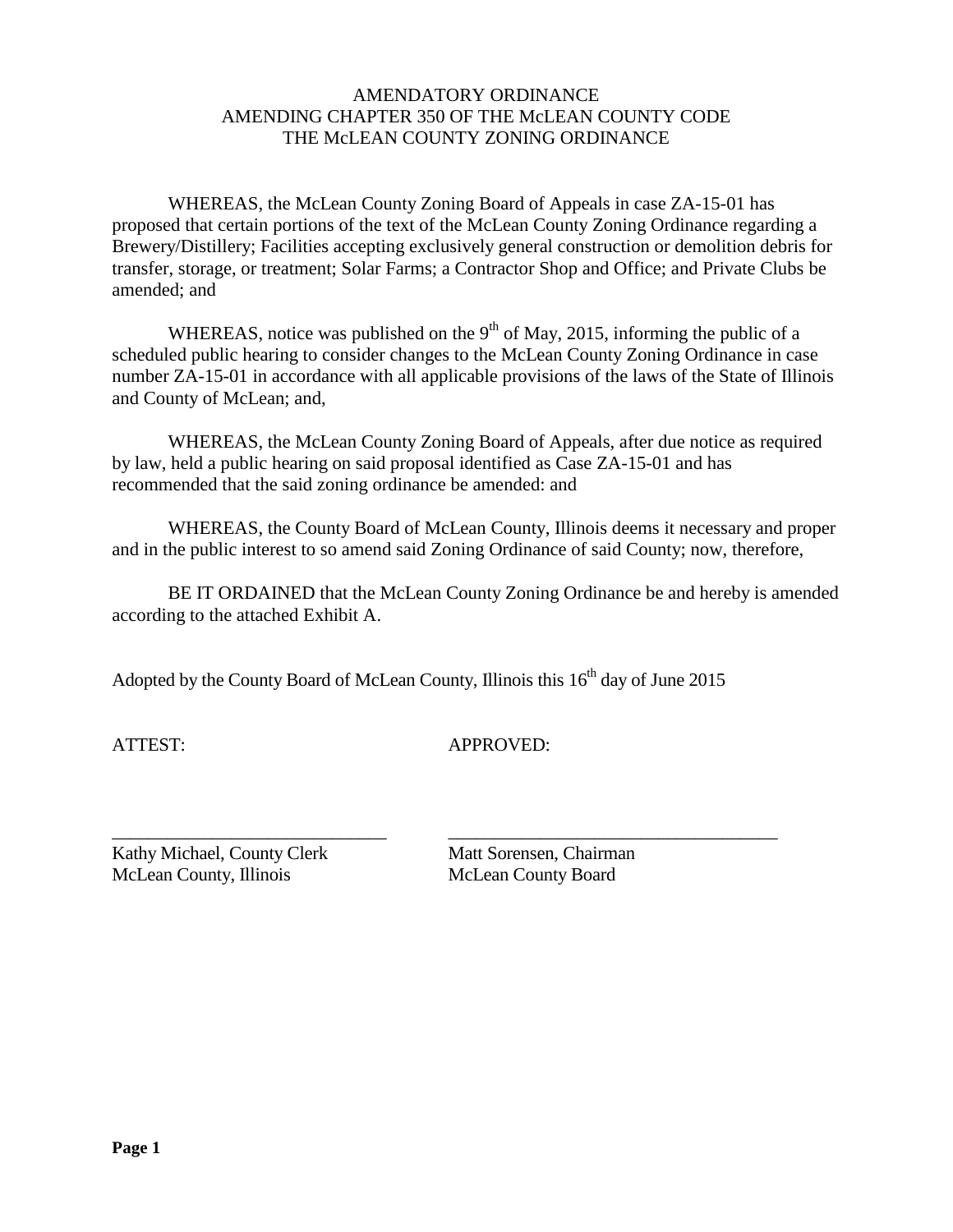# EXHIBIT A

#### Chapter 350 of the McLean County Code The McLean County Zoning Ordinance

(Additions are indicated by text and stricken material by text)

# Brewery – Text Amendment proposal

#### **§ 350-26 DEFINITIONS.**

| Brewery/Distillery | facility comprising building or buildings used for the<br>$\mathsf{A}$ |  |  |  |  |  |  |  |  |
|--------------------|------------------------------------------------------------------------|--|--|--|--|--|--|--|--|
|                    | manufacturing, blending, fermenting, processing, and packaging of      |  |  |  |  |  |  |  |  |
|                    | alcoholic beverages and may include a tasting room, retail space,      |  |  |  |  |  |  |  |  |
|                    | and food service as an accessory use on the site.                      |  |  |  |  |  |  |  |  |

**\*\*\*<sup>1</sup>**

#### **§ 350-42 USE TABLE.**

| <b>USE TYPE</b>    | <b>ZONING DISTRICTS</b> |       |       |                            |       |       |                                |
|--------------------|-------------------------|-------|-------|----------------------------|-------|-------|--------------------------------|
|                    |                         |       |       | RESIDENTIAL NONRESIDENTIAL |       |       |                                |
|                    | A                       | $R-1$ | $R-2$ |                            | $M-1$ | $M-2$ | <b>Use</b><br><b>Standards</b> |
| Brewery/Distillery |                         |       |       |                            |       |       | ZZ                             |

\*\*\*

## **§ 350-43 USE STANDARDS.**

## ZZ. Brewery/Distillery: The following standards shall apply.

- (1) All structures, outdoor use areas, or loading areas shall be located at least 100 feet from an R-1 or R-2 District or any lot containing a dwelling as a principle use.
- (2) No loading or distribution activities shall take place outside of an enclosed building between the hours of 9:00 PM and 7:00 AM when a building is located within 500 feet of an R-1 or R-2 District or any lot containing a dwelling as a principle use.
- (3) No outdoor amplified sound will be permitted after 11:00 PM within 500 feet of an R-1 or R-2 District or any lot containing a dwelling as a principle use.

\_\_\_\_\_\_\_\_\_\_\_\_\_\_\_\_\_\_

<sup>\*\*\*&</sup>lt;sup>1</sup> Three asterisks denotes text which has not been reproduced for efficiency purposes.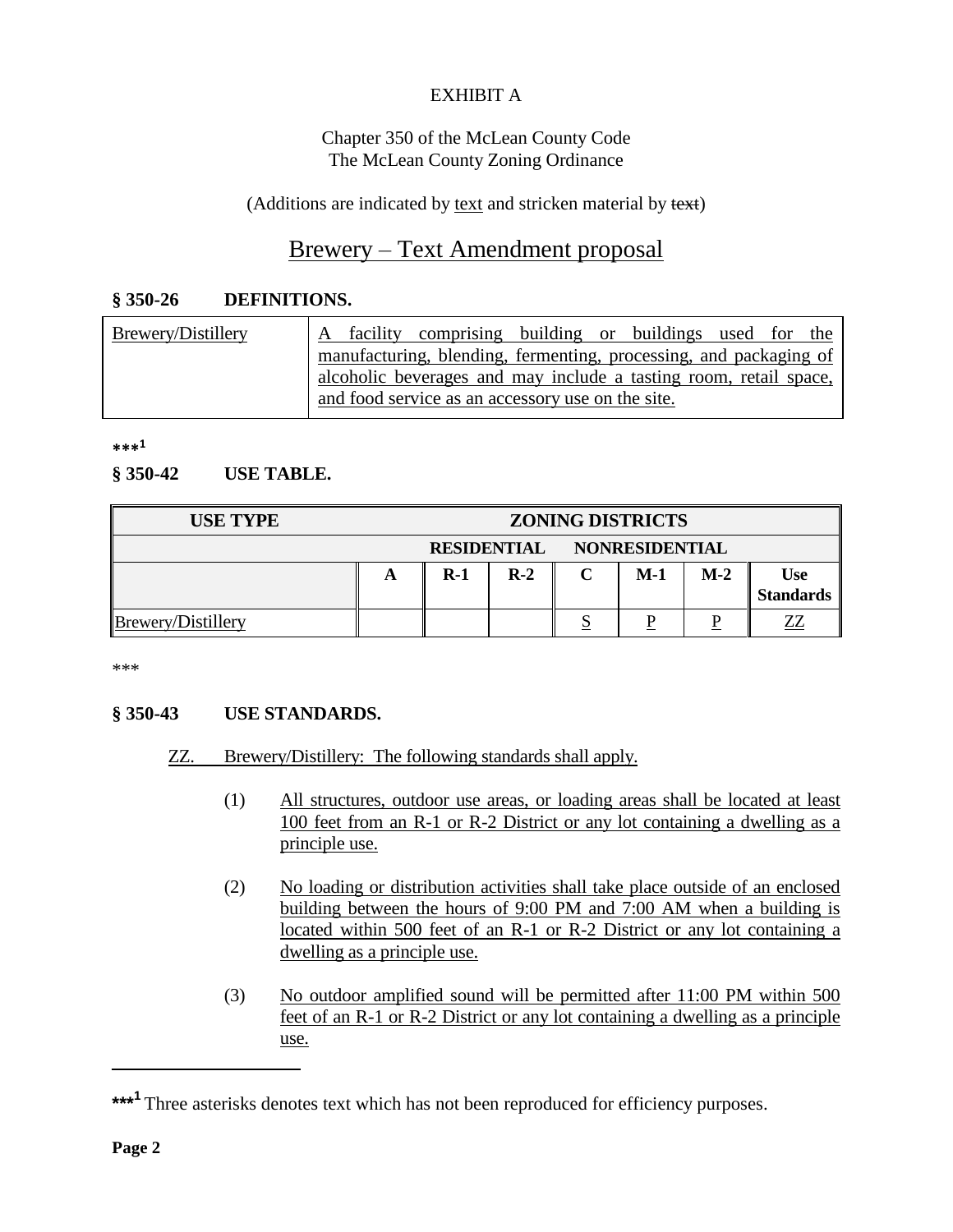- (4) Food sales/service, waste water/sewage disposal and potable water supplies shall meet the requirements of the County Health Department.
- (5) Facility shall provide approval for access points and change in access use from the road authority.
- (6) The facility shall meet the Performance Standards of the Zoning Ordinance. No use or activity shall create any amount of noise that is in violation of the applicable standards and regulations governing noise levels specified by the Illinois Environmental Protection Agency.

\*\*\*

# Facilities accepting exclusively general construction or demolition debris for transfer, storage, or treatment – Text Amendment proposal

## **§ 350-26 DEFINITIONS.**

\*\*\*

## **§ 350-42 USE TABLE.**

| <b>USE TYPE</b>                                                                                                                | <b>ZONING DISTRICTS</b> |       |       |                       |       |       |                                |
|--------------------------------------------------------------------------------------------------------------------------------|-------------------------|-------|-------|-----------------------|-------|-------|--------------------------------|
|                                                                                                                                | <b>RESIDENTIAL</b>      |       |       | <b>NONRESIDENTIAL</b> |       |       |                                |
|                                                                                                                                | A                       | $R-1$ | $R-2$ |                       | $M-1$ | $M-2$ | <b>Use</b><br><b>Standards</b> |
| <b>Facilities accepting exclusively</b><br>general construction or<br>demolition debris for transfer,<br>storage, or treatment |                         |       |       |                       |       | P     | <b>AAA</b>                     |

\*\*\*

## **§ 350-43 USE STANDARDS.**

- AAA. Facilities accepting exclusively general construction or demolition debris for transfer, storage, or treatment. The following standards shall apply:
	- (1) Screening: The operation shall be conducted wholly within a building or within an area screened by a fence or wall as follows: The fence or wall shall be at least eight feet in height, shall be of uniform height, shall be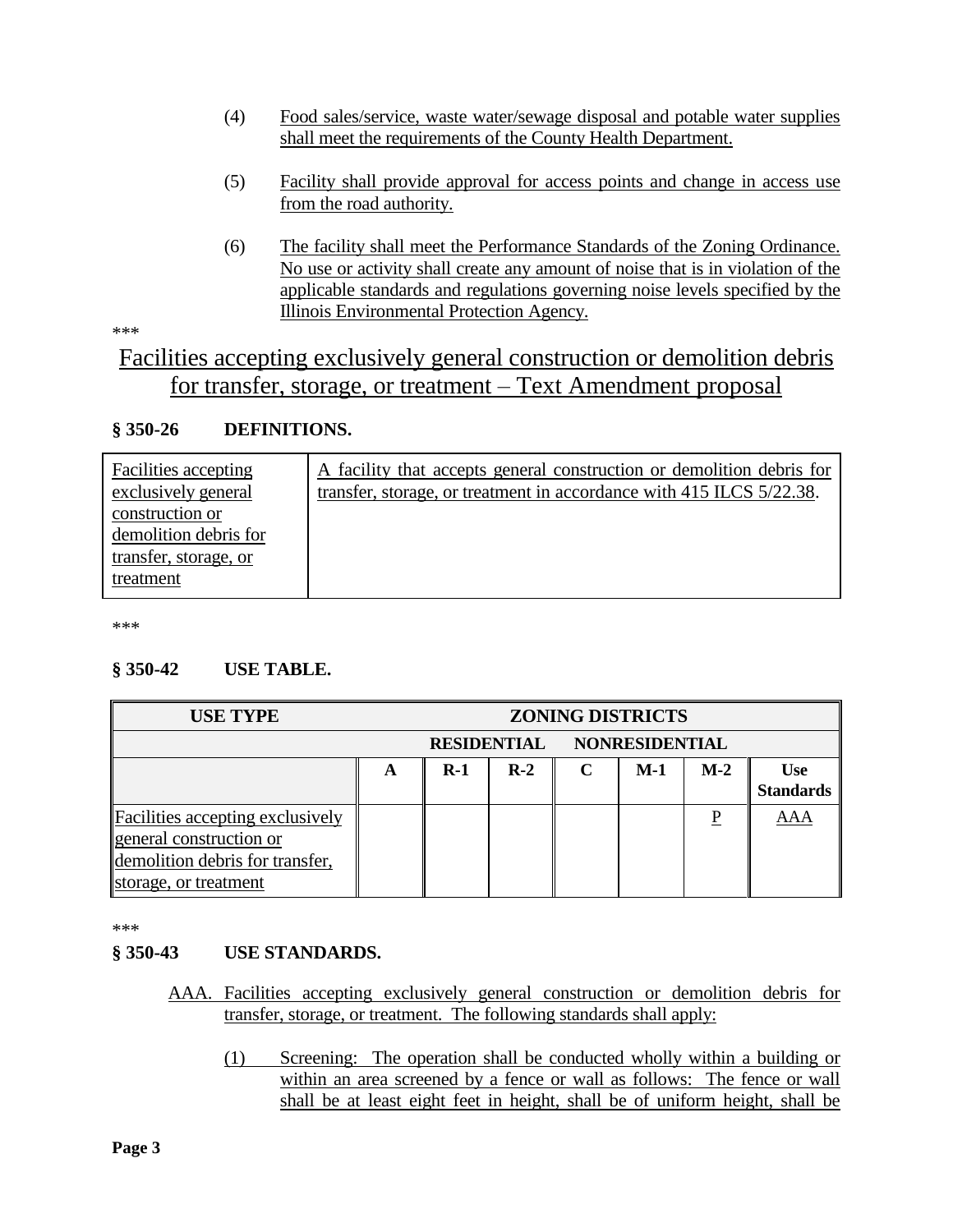installed so as to insure maximum safety to the public, and shall obscure construction or demolition debris or equipment from normal view of the public, as approved by the Director of Building and Zoning.

- (2) All structures shall be located at least 100 feet from an R-1 or R-2 District or any lot containing a dwelling as a principle use.
- (3) All structures where treatment of construction or demolition debris takes place shall be located at least 300 feet from an R-1 or R-2 District or any lot containing a dwelling as a principle use.
- (4) Paving and Dust Control: 50 feet of driveways from a public road shall be paved with an approved concrete or asphalt/concrete surface so as to limit adjoining lots and public roads from the nuisance caused by wind-borne dust or mud on a public road. All roads, driveways, parking lots and loading and unloading areas not required to be paved shall be kept in a reasonably dust/mud-free condition, using application of dust-inhibitors or mud removal, if necessary so as to limit the nuisance caused by wind-borne dust or mud from adjoining lots and public roads. The operator shall be required to provide additional dust control, and possibly paving, if requested to do so by the Director of Building and Zoning.
- (5) Storm Water Management: A storm water management plan shall be provided.
- (6) Waste water/sewage disposal and potable water supplies shall meet the requirements of the County Health Department.
- (7) Facility shall provide approval for access points and change in access use from the road authority.
- (8) A tipping fee, as provided in §205 of this Code, shall be paid to the County.
- (9) A fire safety plan approved by the appropriate fire district authority shall be provided.
- (10) The facility shall meet the Performance Standards of the Zoning Ordinance. No use or activity shall create any amount of noise that is in violation of the applicable standards and regulations governing noise levels specified by the Illinois Environmental Protection Agency.

\*\*\*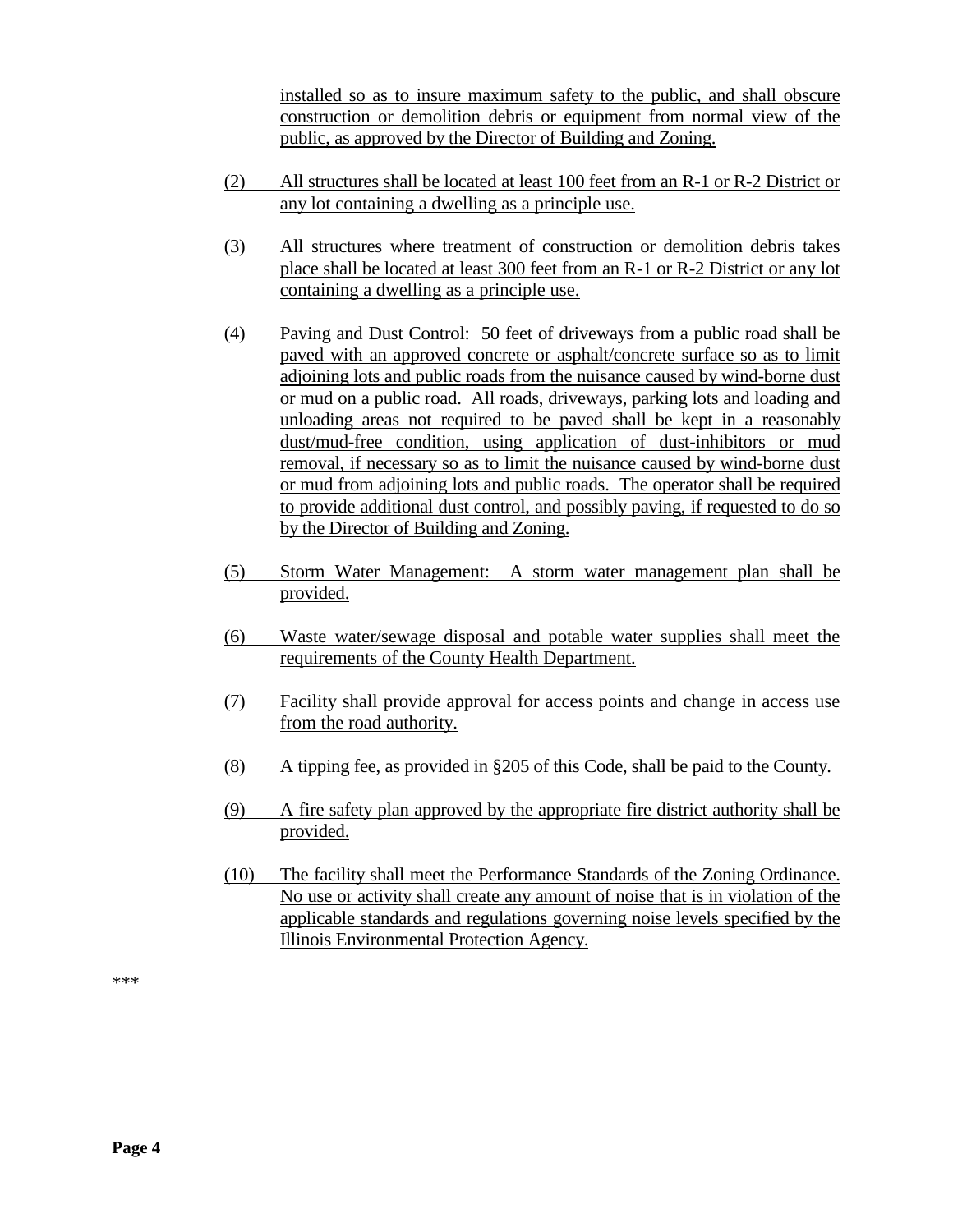# Utility Major – Text Amendment proposal

#### **§ 350-26 DEFINITIONS.**

| Utility, Major                                                     | Generating plants; electrical switching facilities and primary<br>substations; water and wastewater treatment plants; water tanks; and               |  |  |  |  |  |  |
|--------------------------------------------------------------------|------------------------------------------------------------------------------------------------------------------------------------------------------|--|--|--|--|--|--|
|                                                                    | radio, television and microwave transmission towers; and similar                                                                                     |  |  |  |  |  |  |
|                                                                    | facilities of agencies that are under public franchise or ownership to                                                                               |  |  |  |  |  |  |
|                                                                    | provide the public with electricity, gas, heat, steam, communication,                                                                                |  |  |  |  |  |  |
|                                                                    | rail transportation, water, sewage collection or other similar service,                                                                              |  |  |  |  |  |  |
|                                                                    | wind and solar power generating facilities including wholesale                                                                                       |  |  |  |  |  |  |
|                                                                    | generators and or qualifying facilities. (6-18-02) The term "utility"                                                                                |  |  |  |  |  |  |
|                                                                    | shall not be construed to include corporate or general offices; gas or                                                                               |  |  |  |  |  |  |
|                                                                    | oil processing; manufacturing facilities; postal facilities; or other uses<br>defined herein. In addition, utilities that are exempt as specified in |  |  |  |  |  |  |
|                                                                    |                                                                                                                                                      |  |  |  |  |  |  |
| Article 1 of these regulations shall not be considered to be major |                                                                                                                                                      |  |  |  |  |  |  |
|                                                                    | utilities as defined herein.                                                                                                                         |  |  |  |  |  |  |

\*\*\*

#### **§ 350-43 USE STANDARDS.**

OO. Utility, Major (if not a regional pollution control facility or otherwise exempted in Article 1 of these regulations): Major utilities, that are not regional pollution control facilities or otherwise exempted in Article 1 of these regulations, shall not be located within 200 feet of a boundary line of an R-1 or R-2 district.

\*\*\*

- (3) The following standards shall apply to Solar Farms:
	- (a) Setbacks: The facility shall be set back 50 feet from the front and rear property lines and 30 feet from the side property lines.
	- (b) Lighting shall be installed for security and safety purposes only. Except with respect to lighting required by the FCC or FAA, all lighting shall be shielded so that no glare extends substantially beyond the boundaries of a facility.
	- (c) An erosion control plan shall be provided.
	- (d) A storm water management plan shall be provided.
	- (e) All areas occupied by the facility that are not utilized for access to operate and maintain the installation shall be planted and maintained with a native shade tolerant grass or other vegetation for the purpose